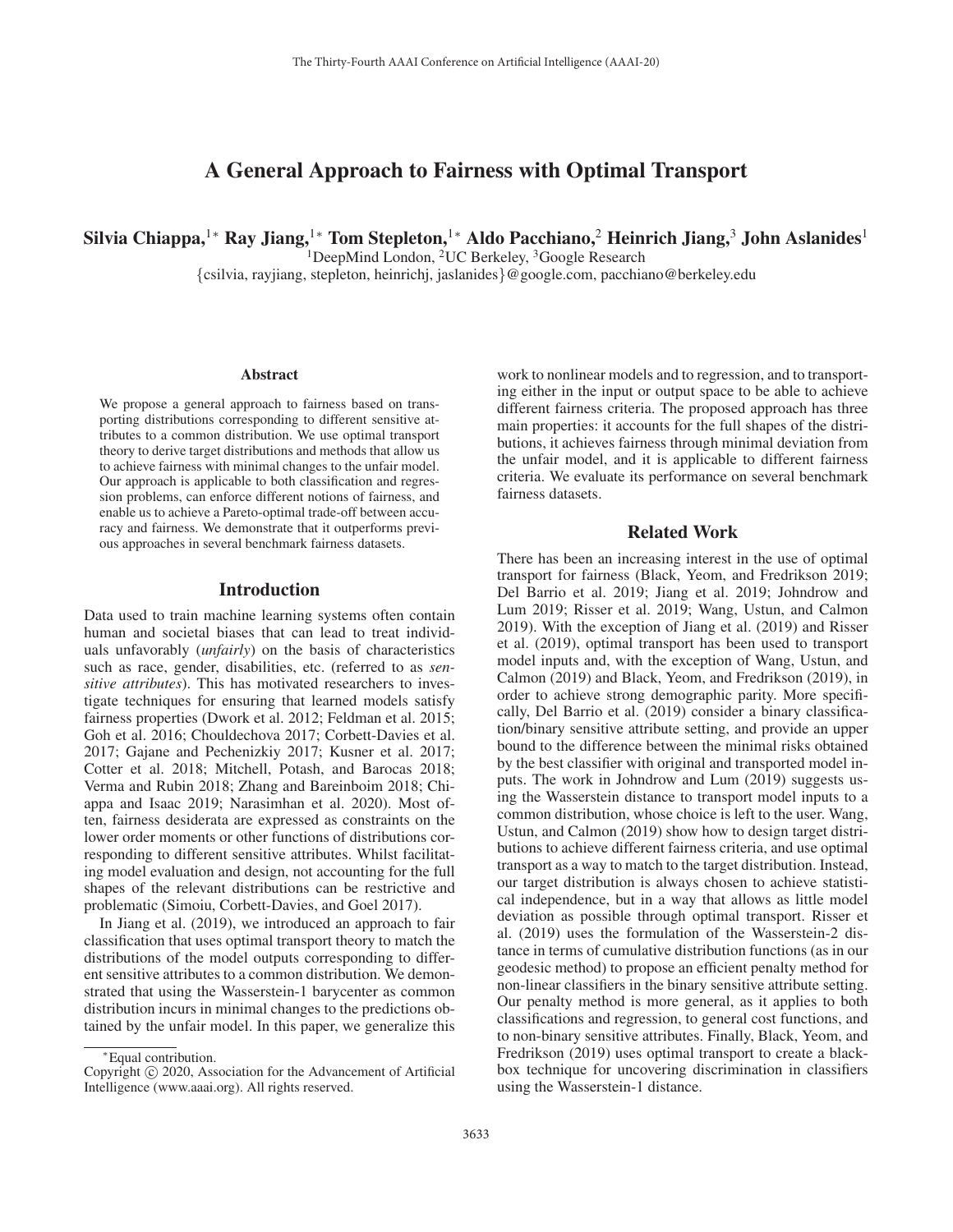## Fairness Criteria for Classification and Regression

We consider the problem of learning a binary classification or regression model from a dataset  $\tilde{\mathcal{D}} = \{(a^{\tilde{n}}, x^n, y^n)\}_{n=1}^N$ .<br>Each datapoint  $(a^n x^n, y^n)$  contains a continuous or cat-Each datapoint  $(a^n, x^n, y^n)$  contains a continuous or categorical outcome  $y^n$  of an individual (or community) that we wish to predict, a vector of attributes  $a^n \in \mathcal{A} = \mathbb{N}^k$ which are considered sensitive, where element  $a_i^n$  might correspond *e.g.* to gender, and a vector of features  $x^n \in \mathbb{R}^d$  to be used, possibly together with  $a^n$ , to form a prediction  $\hat{y}^n$ of  $y^n$ . Our goal is to introduce an approach to impose fairness constraints on the model that is applicable to different fairness criteria. We introduce some of them below.

To treat classification and regression, as well as probabilistic and deterministic modelling, in an unified way, we formulate classification and regression as the task of estimating the probability distribution  $p(Y|A = a^n, X = x^n)$ , where  $A, X$  and  $Y$  are the random variables corresponding to  $a^n, x^n$ , and  $y^n$  respectively, and assume that the model outputs the expectation

$$
s^n = \mathbb{E}_{\bar{p}(Y|A=a^n, X=x^n)}[Y],
$$

where  $\bar{p}$  indicates the estimate of p (below we omit this distinction to simplify the notation). Notice that in the classification case  $s^n = p(Y = 1 | A = a^n, X = x^n)$ , *i.e.*  $s^n$  is the model estimated probability that individual  $n$ belongs to class 1. A prediction  $\hat{y}^n$  of  $y^n$  is then obtained as  $\hat{y}^n = s^n$  for the regression case, and as  $\hat{y}^n = \mathbb{I}_{s^n > \tau}$  for the classification case, where  $\mathbb{1}_{s^n>\tau} = 1$  if  $s^n > \tau$  for a threshold  $\tau \in [0, 1]$ , and zero otherwise. We call the random variable  $S$ , corresponding to  $s^n$ , the *output variable*, and denote with  $S_a$  the output variable restricted to the group of individuals with sensitive attributes a, *i.e.* with distribution  $p(S_a) = p(S|A = a).$ 

Strong demographic parity. The simplest and most popular fairness criterion, called *demographic parity*, requires the expectation of  $\hat{Y}$  to not depend on A, *i.e.* 

$$
\mathbb{E}_{p(\hat{Y}|A=a)}[\hat{Y}] = \mathbb{E}_{p(\hat{Y}|A=\bar{a})}[\hat{Y}], \ \forall a, \bar{a} \in \mathcal{A}.
$$

We are interested in a similar but stronger criterion, *i.e.* considering the full shape of the distribution  $p(S|A)$ , called *strong demographic parity* (SDP) (Jiang et al. 2019). SDP requires statistical independence between S and A, *i.e.*

SDP: 
$$
p(S_a) = p(S_{\bar{a}}), \forall a, \bar{a} \in \mathcal{A}.
$$

Notice that, for classification, SDP ensures that the class prediction does not depend on the sensitive attribute regardless of the value of the threshold  $\tau$  used.

Strong path-specific fairness. SDP requires removal of the dependence of Y on A from the prediction  $\hat{Y}$ . In many cases, we might want to remove only some of the influence that A has on  $\hat{Y}$ . For example, consider a hypothetical college admission scenario in which applicants are admitted based on qualifications  $Q$ , choice of department  $D$ , and gender A; and in which female applicants apply spontaneously more often to departments with lower admission

rates. Whilst the direct influence of  $A$  on admission  $Y$ , *i.e.* treating a female applicant and a male applicant with the same qualifications and applying to the same department differently, is unfair, rejecting female applicants more often due to department choice could be considered fair with respect to the college's responsibility. In such a case, we want a fairness criterion that formalizes the requirement that only the unfair influence should be absent from the prediction. This can be obtained using the causal Bayesian networks framework as described below (for a more complete explanation, we refer the reader to the Supplementary Material and to Chiappa and Isaac (2019)).

Causal Bayesian Network (CBN): *A CBN is a directed acyclic graph, with nodes representing random variables and links representing statistical dependence among them, which describes the mechanism underlying the data generation process.*

*If* Y *is an descendant of* A*, i.e. if there exists a directed also called causal — path from* A *to* Y *(namely a sequence of linked nodes starting at* A *and ending at* Y *where links are directed and pointing from preceding towards following nodes in the sequence), then* A *is a cause of* Y *.*

*The causal effect of*  $A = a$  *on*  $Y$  *can be seen as the conditional distribution of* <sup>Y</sup> *given* <sup>A</sup> = <sup>a</sup> *restricted to causal paths. We indicate with* Y→<sup>a</sup> *the random variable with such a conditional distribution — often called the potential outcome variable.*



The college admission scenario can be described by the CBN on the left, with joint distribution  $p(A, Q, D, Y)$  factorizing as  $p(Y|A, Q, D)p(D|A)p(Q)p(A)$ , and where the direct causal path  $A \rightarrow Y$  represents the direct unfair influence of gender  $A$  on admission  $Y$ , whilst the indirect causal path  $A \to D \to Y$  represents the fair influence of A on Y through department choice D.

Potential outcome variables can be used to formalize the requirement that the influence of A along the path  $A \rightarrow Y$ should be absent from the model, by setting A to different values along  $A \to Y$  and  $A \to D \to Y$ . More specifically, if we indicate with a and  $\bar{a}$  the female and male sensitive attribute respectively, and with  $S_{\rightarrow \bar{a}}(D_{\rightarrow a})$  the potential outcome variable with distribution equal to the conditional distribution of S given A restricted to causal paths, with  $A = \overline{a}$ along  $A \to Y$  and  $A = a$  along  $A \to \overline{D} \to Y$ , the weak version of the requirement can be expressed as

 $\mathbb{E}_{p(S_{\to \bar{a}}(D_{\to a}))}[S_{\to \bar{a}}(D_{\to a})] = \mathbb{E}_{p(S_{\to a})}[S_{\to a}],$ 

obtaining the *path-specific fairness* criterion.

The strong version of the requirement can be expressed as

SPSF:  $p(S_{\rightarrow \bar{a}}(D_{\rightarrow a})) = p(S_{\rightarrow a})$ .

We denote with  $s^{\text{n}}_{\rightarrow \vec{a}}(D_{\rightarrow a})$  the *counterfactual outcome* indicating the model estimated probability that a female apdicating the model estimated probability that a female applicant  $\{a^n = a, q^n, d^n\}$  would have been admitted in a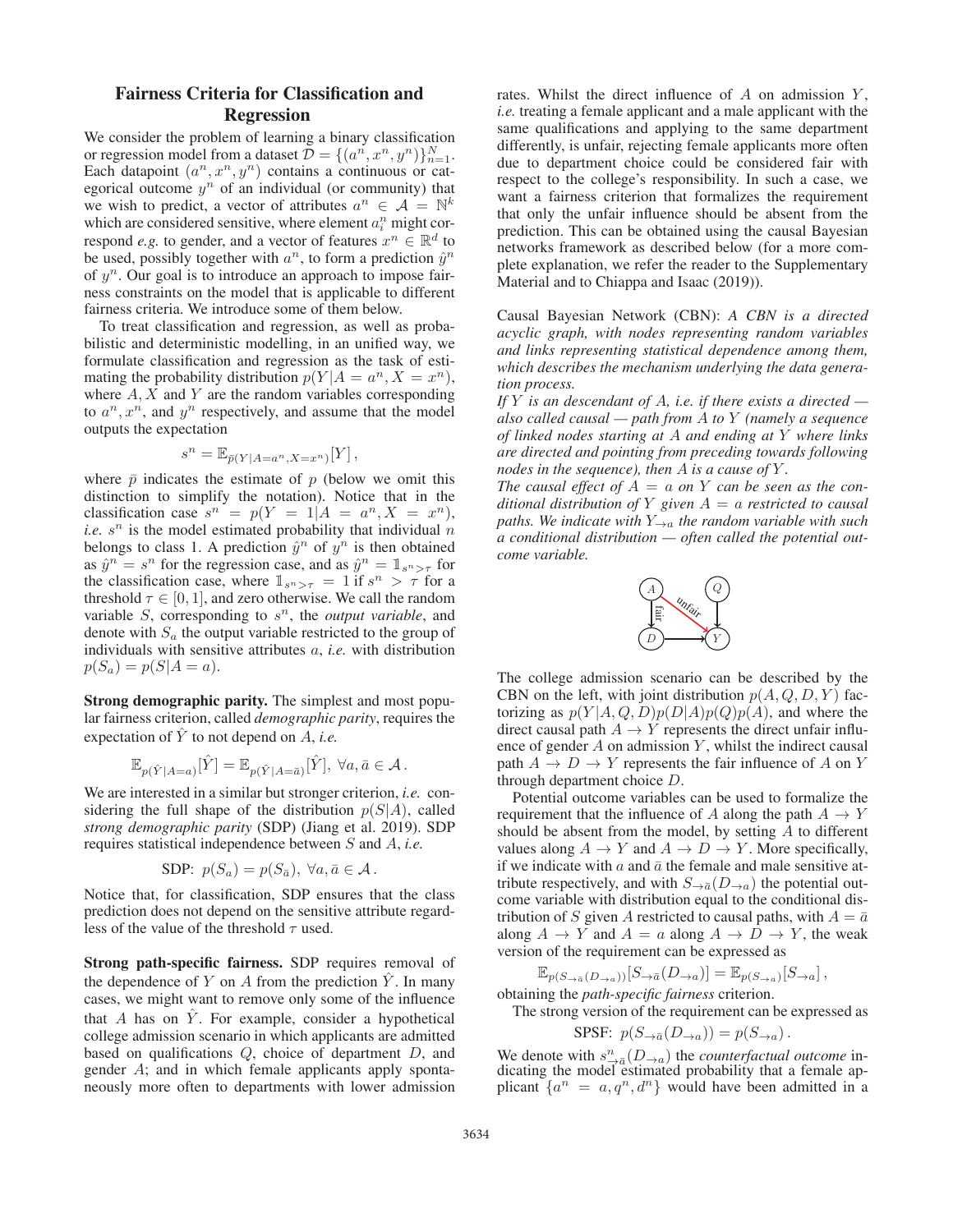counterfactual world in which she were male along  $A \rightarrow Y$ , *i.e.* 

$$
s_{\to \bar{a}}^n(D_{\to a}) = p(Y_{\to \bar{a}}(D_{\to a}) = 1 | A = a^n, Q = q^n, D = d^n).
$$

As the CBN has no descendant of A along unfair causal paths  $(Q)$  is not a descendant of A, whilst D is a descendant of A along a fair causal path), the counterfactual outcome reduces to

$$
s_{\to \bar{a}}^n(D_{\to a}) = p(Y = 1 | A = \bar{a}, Q = q^n, D = d^n),
$$

*i.e.* it is given by conditioning Y on  $q^n, d^n$  and, on A with value equal to  $\bar{a}$  to account for setting A to  $\bar{a}$  along  $A \rightarrow Y$ . This gives  $p(S_{\rightarrow \bar{a}}(D_{\rightarrow a})) = \int_{Q,D} p(Y = 1 | A = \bar{a} \cap D_{\bar{a}}(D_{\bar{a}}) \cap D_{\bar{a}}(D_{\bar{a}})$  $\bar{a}$ ,  $Q$ ,  $D$ ) $p(D|A = a)p(Q)$ .

In the more general case in which a CBN contains descendants of A along unfair causal paths, computing counterfactual outcomes is more challenging. If, *e.g.*, a link from A to Q were present and considered unfair, one way to obtain the counterfactual outcome  $s_{\rightarrow \bar{a}}^n(Q_{\rightarrow \bar{a}}, D_{\rightarrow a})$  would be to nerform a correction  $a^n$  of  $a^n$  to  $\bar{a}$  and then compute perform a *correction*  $q_a^n$  of  $q^n$  to  $\overline{a}$ , and then compute

$$
s_{\to \bar{a}}^n(Q_{\to \bar{a}}, D_{\to a}) = p(Y = 1 | A = \bar{a}, Q = q_{\bar{a}}^n, D = d^n),
$$

as explained in the next section and in the Supplementary Material.

Path-specific counterfactual fairness. Counterfactual outcomes can also be used to require fairness at the individual, rather than population, level, *i.e.* that female applicant  $\{a^n = a, q^n, d^n\}$  obtains the same decision  $\hat{y}^n$  as the one that would have been taken in a counterfactual world in which she were male along the direct path  $A \rightarrow Y$  $(s_{\rightarrow a}^n(\mathcal{D}_{\rightarrow a}) = s_{\rightarrow a}^n)$ . This criterion is called *path-specific counterfactual fairness* (PSCF) (Chianna and Isaac 2019) *counterfactual fairness* (PSCF) (Chiappa and Isaac 2019), and can be expressed as requiring  $p(Y = 1|A = \bar{a}, Q =$  $q^n, D = d^n$  =  $p(Y = 1 | A = a^n, Q = q^n, D = d^n)$ .

## Fairness with Optimal Transport

By framing a fairness task as matching empirical distributions either in the space of model outputs (*output transportation*) or in the space of model inputs (or latent representations of the inputs) (*input transportation*), we are able to propose an approach that is applicable to different fairness criteria or to different approaches to the same criterion. Output transportation can be used to achieve SDP or SPSF. Input transportation can be used to achieve SDP through transporting the model inputs (or latent representations) — and thus could be applied to fair representation learning (Zemel et al. 2013) — or more complex criteria such as PSCF. The use of optimal transport theory for matching the distributions enables us to ensure minimal deviation from the unfair model.

For simplicity of exposition we explain output and input transportation in the context of SDP and PSCF respectively, starting with some background on optimal transport theory (Villani 2009; Peyré and Cuturi 2019).

Optimal Transport. The optimal transport problem was originally formulated as the problem of transporting a distribution to another one incurring in minimal cost (Monge

1781). Given two probability density functions (pdfs)  $p<sub>X</sub>$ and  $p_Y$  on X and Y, the set T of *transportation maps* from  $\mathcal X$  to  $\mathcal Y$  (where each transportation map  $T: \mathcal X \rightarrow \mathcal Y$  satisfies  $\int_B p_Y(y) dy = \int_{T^{-1}(B)} p_X(x) dx$  for all measurable subsets  $\mathcal{B} \subseteq \mathcal{Y}$ ), and a *cost function*  $\mathcal{C} : \mathcal{X} \times \mathcal{Y} \rightarrow [0, \infty]$ , the optimal transport problem is that of finding the transportation map  $T^*$  that minimizes the total transportation cost, *i.e.* 

$$
T^* = \underset{T \in \mathcal{T}}{\arg \min} \int \mathcal{C}(x, T(x)) p_X(x) dx.
$$

As  $T^*$  may not always exist for arbitrary  $p_X$  and  $p_Y$ , the problem was later reformulated (Kantorovich 1942) as that of finding a pdf  $\gamma^*$  in the set  $\Gamma(p_X, p_Y)$  of pdfs on  $\mathcal{X} \times \mathcal{Y}$ with marginals  $p_Y$  and  $p_X$  — called the *optimal coupling* between  $p_X$  and  $p_Y$  — such that

$$
\gamma^* = \underset{\gamma \in \Gamma(p_X, p_Y)}{\arg \min} \mathbb{E}_{\gamma(X, Y)}[\mathcal{C}(X, Y)].
$$

Under appropriate conditions on C,  $W_c(p_X, p_Y)$  :=  $\min_{\gamma \in \Gamma(p_X, p_Y)} \mathbb{E}_{\gamma(X, Y)}[\mathcal{C}(X, Y)]$  can be turned into a distance between  $p_X$  and  $p_Y$ . Specifically if  $\mathcal{X} = \mathcal{Y}$  and tance between  $p_X$  and  $p_Y$ . Specifically, if  $\mathcal{X} = \mathcal{Y}$  and  $\mathcal{C} = D^p$  for some distance metric  $D : \mathcal{X} \times \mathcal{Y} \to \mathbb{R}$  and  $\mathcal{C} = D^p$  for some distance metric  $D : \mathcal{X} \times \mathcal{Y} \to \mathbb{R}$  and  $n \ge 1$  then  $\mathcal{W}_c(n \times n \times 1^{1/p})$  is a valid distance between  $n \times$  $p \ge 1$ , then  $\mathcal{W}_c(p_X, p_Y)^{1/p}$  is a valid distance between  $p_X$ <br>and  $p_Y$ . When  $\mathcal{X} = \mathcal{Y} = \mathbb{R}^d$  and  $\mathcal{C}(x, y) = ||x - y||^p$  where and  $p_Y$ . When  $\mathcal{X} = \mathcal{Y} = \mathbb{R}^d$  and  $\mathcal{C}(x, y) = ||x - y||_p^p$ , where  $\|\cdot\|_p$  indicate the  $L^p$  norm,  $\mathcal{W}_{\mathcal{C}}(p_X, p_Y)$  corresponds to the  $p$ th power of the Wasserstein- $p$  distance and we adopt the shorthand  $\mathcal{W}_p(p_X, p_Y)$  to denote it.

## Output Transportation

In the output transportation for SDP, we would like to transport the distribution  $p_{S_a}$  of each group output variable  $S_a$ to a common distribution  $p_{\bar{S}}$  using a transportation map  $T_a^*$ such that  $T_a^*(S_a)$  remains close to  $S_a$  to retain accuracy.<br>For regression problems this could be achieved by mini-For regression problems this could be achieved by minimizing  $\mathbb{E}_{p_{S_a}}[(\hat{S_a} - T_a(S_a))^2]$ , which leads to the  $T_a^*$  cor-<br>responding to minresponding to  $\min_{T_a \in \mathcal{T}(p_{S_a}, p_{\bar{S}})} \int (s - T_a(s))^2 p_{S_a}(s) ds =$ <br>  $\mathcal{W}_c(p_{S_a}, p_{\bar{S}})$  Considering all groups, each weighted by its  $W_2(p_{S_a}, p_{\bar{S}})$ . Considering all groups, each weighted by its probability  $p_a = p(A = a)$ , we obtain that the distribution  $p_{\bar{S}}$  inducing the minimal deviation from S is given by

$$
p_{\overline{S}} = \underset{p^*}{\arg\min} \sum_{a \in \mathcal{A}} p_a \mathcal{W}_2(p_{S_a}, p^*).
$$

This distribution coincides with the Wasserstein (Wass)-2 barycenter with weights  $p_a$ . For classification problems, using instead the  $L<sup>1</sup>$  norm would give the Wass-1 barycenter, which induces the minimal number of class prediction changes in expectation (see Jiang et al. (2019)).

### Input Transportation

We discuss input transportation in the PSCF context corresponding to the CBN on the left, in which red links indicate unfair influence from  $A$ . As  $M$  is a descendant of  $A$  along an unfair causal path, whilst  $L$  is a descendant of  $A$  along both an unfair causal path  $A \to M \to L$  and fair causal path  $A \rightarrow L$ , the counterfactual outcome of interest for individual  ${a<sup>n</sup> = a, c<sup>n</sup>, m<sup>n</sup>, l<sup>n</sup>}$  (for the classification case) is given by  $s_{\to \bar{a}}^n(M_{\bar{a}}, L_{\to a}(M_{\bar{a}})) = p(Y_{\to \bar{a}}(M_{\bar{a}}, L_{\to a}(M_{\bar{a}}))) = 1|A =$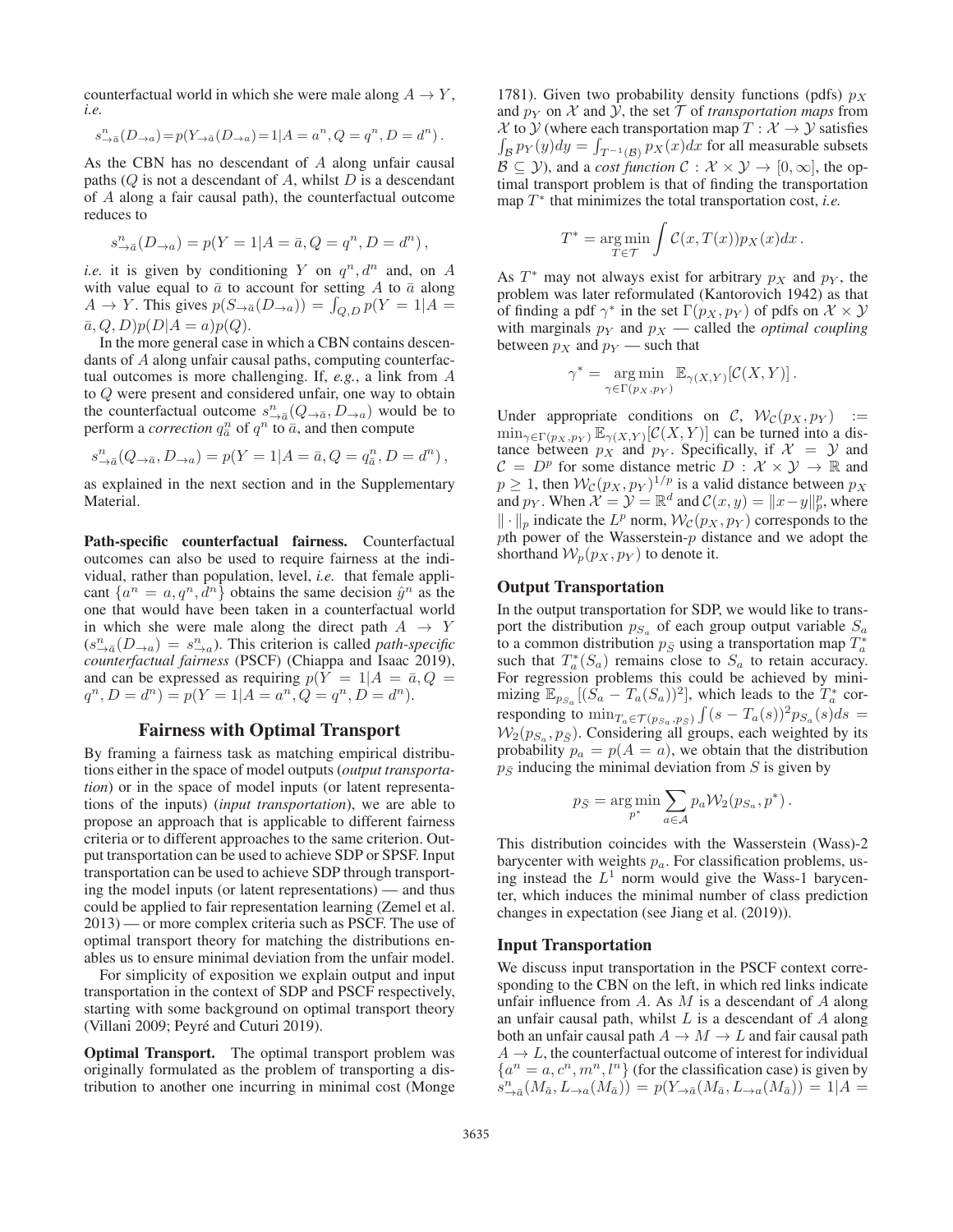

Figure 1: CBN with unfair links colored in red.

 $a^n, C = c^n, M = m^n, L = l^n$ , where A is set to a counter-<br>factual value  $\bar{a}$  along the unfair paths  $A \rightarrow M$  and  $A \rightarrow Y$ factual value  $\bar{a}$  along the unfair paths  $A \rightarrow M$  and  $A \rightarrow Y$ and to the factual value a along the fair path  $A \rightarrow L$ . This can be estimated as

$$
s_{\to \bar{a}}^n(M_{\bar{a}}, L_{\to a}(M_{\bar{a}}))
$$
  
=  $p(Y = 1 | A = \bar{a}, C = c^n, M = m_{\bar{a}}^n, L = l_a^n(m_{\bar{a}})),$ 

where  $m_a^n$  and  $l_a^n(m_{\bar{a}})$  are *corrected* versions of  $m^n$  and  $l^n$  to  $\bar{a}$  that can be computed using the procedure described  $l^n$  to  $\bar{a}$  that can be computed using the procedure described<br>below (see the Supplementary Material for more details) below (see the Supplementary Material for more details).

Let us first assume that  $m^n = f_M(A = a, C = c^n) + \epsilon_m^n$ <br>c a function  $f_M(.)$  and a statistically independent latent for a function  $f_M(\cdot)$  and a statistically independent latent term  $\epsilon_m^n$ . The corrected version of  $m^n$  can be obtained as

$$
m_{\bar{a}}^n = f_M(\bar{a}, c^n) + \epsilon_m^n
$$
  
=  $f_M(\bar{a}, c^n) + m^n - f_M(a, c^n)$ .

Similarly, if  $l^n = f_L(A = a, C = c^n, M = m^n) + \epsilon_l^n$ , the corrected version of  $l^n$  can be obtained as corrected version of  $\hat{l}^n$  can be obtained as

$$
l_a^n(m_{\bar{a}}) = f_L(\bar{a}, c^n, m_{\bar{a}}^n) + \epsilon_l^n
$$
  
=  $f_L(\bar{a}, c^n, m_{\bar{a}}^n) + l^n - f_L(a, c^n, m^n)$ .

For the more general case in which, *e.g.*,  $m^n = f_M(A =$  $a, C = c^n, \epsilon_m^n$  for a non-linear function  $f_M$ , the counter-<br>factual outcome can be obtained through a generalization of factual outcome can be obtained through a generalization of this procedure which uses a Monte-Carlo approximation of  $s^{\textit{n}}_{\rightarrow \bar{a}}(M_{\bar{a}}, L_{\rightarrow a}(M_{\bar{a}}))$  based on expressing it as

$$
\int_{\epsilon} p(Y_{\to \bar{a}}(M_{\bar{a}}, L_{\to a}(M_{\bar{a}}) = 1 | \epsilon) p(\epsilon | a, m^n, l^n), \qquad (1)
$$

where  $\epsilon = (\epsilon_m, \epsilon_l)$  (see Chiappa and Isaac (2019) and Chiappa (2019)).

Crucial to the validity of this correction approach is that  $\epsilon_m^n$  and  $\epsilon_l^n$  must be statistically independent from A. Whilst the distributions of  $\epsilon_m$  and  $\epsilon_l$  satisfies  $p(\epsilon_m|A) = p(\epsilon_m)$ and  $p(\epsilon_l|A) = p(\epsilon_l)$  by construction, due to inaccuracies, the *empirical distributions*<sup>1</sup>  $\hat{p}(\epsilon_m)$  and  $\hat{p}(\epsilon_l)$  based on the estimates  $\epsilon_m^n$ ,  $\epsilon_l^n$  will most often depend on A, *i.e.* 

$$
\hat{p}(\epsilon_m | A = a) := \frac{1}{N_a} \sum_{n \text{ s.t. } a^n = a} \delta_{\epsilon_m = \epsilon_m^n} \neq \hat{p}(\epsilon_m | A = \bar{a}),
$$

where  $N_a$  is he number of individuals with sensitive attributes a, and similarly for  $\epsilon_l$ .

A way to maintain validity of the correction is to transport all  $\hat{p}_{\epsilon_a} = \hat{p}(\epsilon | A = a)$  to a common distribution  $p_{\bar{S}}$ . We

would like to use transportation maps  $T_a^*$  such that this process incurs in the minimal overall deviation from S. To highlight dependence on  $c^n$  and  $\epsilon^n$ , we use  $s(c^n, \epsilon^n)$  to indicate the model output  $s^n = \mathbb{E}_{p(Y|A=a^n, C=c^n, M=m^n, L=l^n)}[Y].$ Using a similar reasoning and notation as in the Output Transportation Section, where the integral is approximated with a Monte-Carlo approach due to the use of empirical distributions, we want the  $T_a^*$  corresponding to

$$
\min_{T_a \in \mathcal{T}(p_{S_a}, p_{\bar{S}})} \frac{1}{N_a} \sum_{\substack{\epsilon, \epsilon^n = \epsilon \\ n \text{ s.t. } a^n = a}} \left[ s(c^n, \epsilon^n) - s(c^n, T(\epsilon^n)) \right]^2,
$$

where the sum is over all different  $\epsilon$  in group  $a$  — we indicate this minimum as  $\mathcal{W}_{C_{\epsilon}}(\hat{p}_{\epsilon_a}, p_{\bar{S}})$ . By considering all groups each weighted by its probability  $N_a$ , we obtain groups, each weighted by its probability  $\frac{N_a}{N}$ , we obtain

$$
p_{\bar{S}} = \underset{\hat{p}^*}{\arg\min} \sum_{a \in \mathcal{A}} \frac{N_a}{N} \mathcal{W}_{\mathcal{C}_{\epsilon}}(\hat{p}_{\epsilon_a}, \hat{p}^*).
$$

This distribution corresponds to a barycenter with customized cost function  $\mathcal{C}(\epsilon, T(\epsilon)) = \sum_{\epsilon}^{\epsilon} [s(c^n, \epsilon^n)$  $s(c^n, T(\epsilon^n))]^2$ . The cost function aggregates over different  $c^n$  for the same value of  $\epsilon^n$  since we transport only in the  $\epsilon$  $c^n$  for the same value of  $\epsilon^n$ , since we transport only in the  $\epsilon$ space  $\mathbb{R}^2$  (*i.e.*  $T : \mathbb{R}^2 \to \mathbb{R}^2$ ) to avoid any transportation on values of  $c^n$ .

Since in the cases of interest s is a Lipschitz function of  $\epsilon$ for any fixed c, we observe that  $|s(c^n, \epsilon^n) - s(c^n, T(\epsilon^n))| \le$  $L_s \leqslant e^{n} - T(\epsilon^n) \|_2$  for some universal constant  $L_s$ . Conse-<br>quently  $|s(e^n, \epsilon^n) - s(e^n, T(\epsilon^n))|^2 \leq L^2 \| \epsilon^n - T(\epsilon^n) \|_2^2$  for quently  $|s(c^n, \epsilon^n) - s(c^n, T(\epsilon^n))|^2 \leq L_s^2 ||\epsilon^n - T(\epsilon^n)||_2^2$  for all  $\epsilon^n$  and therefore  $\mathcal{W}_{\epsilon}$  ( $\hat{n}$ ,  $\hat{n}^*$ )  $\leq L_s^2 \mathcal{W}_{\epsilon}(\hat{n}, \hat{n}^*)$  for all all  $\epsilon^n$  and therefore  $\mathcal{W}_{C_{\epsilon}}(\hat{p}_{\epsilon_\alpha}, \hat{p}^*) \leq L_5^2 \mathcal{W}_2(\hat{p}_{\epsilon_\alpha}, \hat{p}^*)$  for all  $a \in A$  and fixed  $\hat{p}^*$ . In our experimental results we make  $a \in A$  and fixed  $\hat{p}^*$ . In our experimental results we make use of this approximation, and use the Wass-2 barycenter as a computationally efficient surrogate for our customized objective.

#### Pareto-Optimal Fairness-Accuracy Trade-Off

We have derived barycenters as target distributions to ensure fairness whilst incurring in minimal model deviation. Given a trained model and an estimate of a barycenter, we could perform a post-processing operation by applying the derived optimal transport maps on the relevant variables (such as  $S_a$ or  $\epsilon_a$ ). Whilst this ensures that we retain as much accuracy as possible, in some cases we might want to trade-off a certain amount of fairness for higher accuracy. In the remainder of this section, we explain how to obtain an optimal trade-off, focusing on output transportation for SDP.

Not achieving SDP in output transportation implies that each  $p_{S_a}$  is transported to a distribution  $p_{S_a^*}$  that does not match the barycenter  $p_{\bar{S}}$ . A valid measure of deviation from SDP is  $d_{\text{pair}} = \sum_{a \neq \overline{a}} \mathcal{W}_2(p_{S_a^*}, p_{S_a^*})$  since  $d_{\text{pair}} = 0 \Leftrightarrow$ <br> $p_{\text{max}} = p_{\text{max}} \forall a \overline{a} \in \mathcal{A}$ . This measure has the additional  $p_{S_a^*} = p_{S_a^*}, \forall a, \overline{a} \in \mathcal{A}$ . This measure has the additional merit of being indifferent to the choice of the resulting merit of being indifferent to the choice of the resulting matched distribution that achieves SDP, and of being interpretable. For any distribution  $p$ , by the triangle inequality

<sup>&</sup>lt;sup>1</sup>Throughout the paper we use  $\hat{p}(\cdot)$  to indicate the empirical counterpart of  $p(\cdot)$ .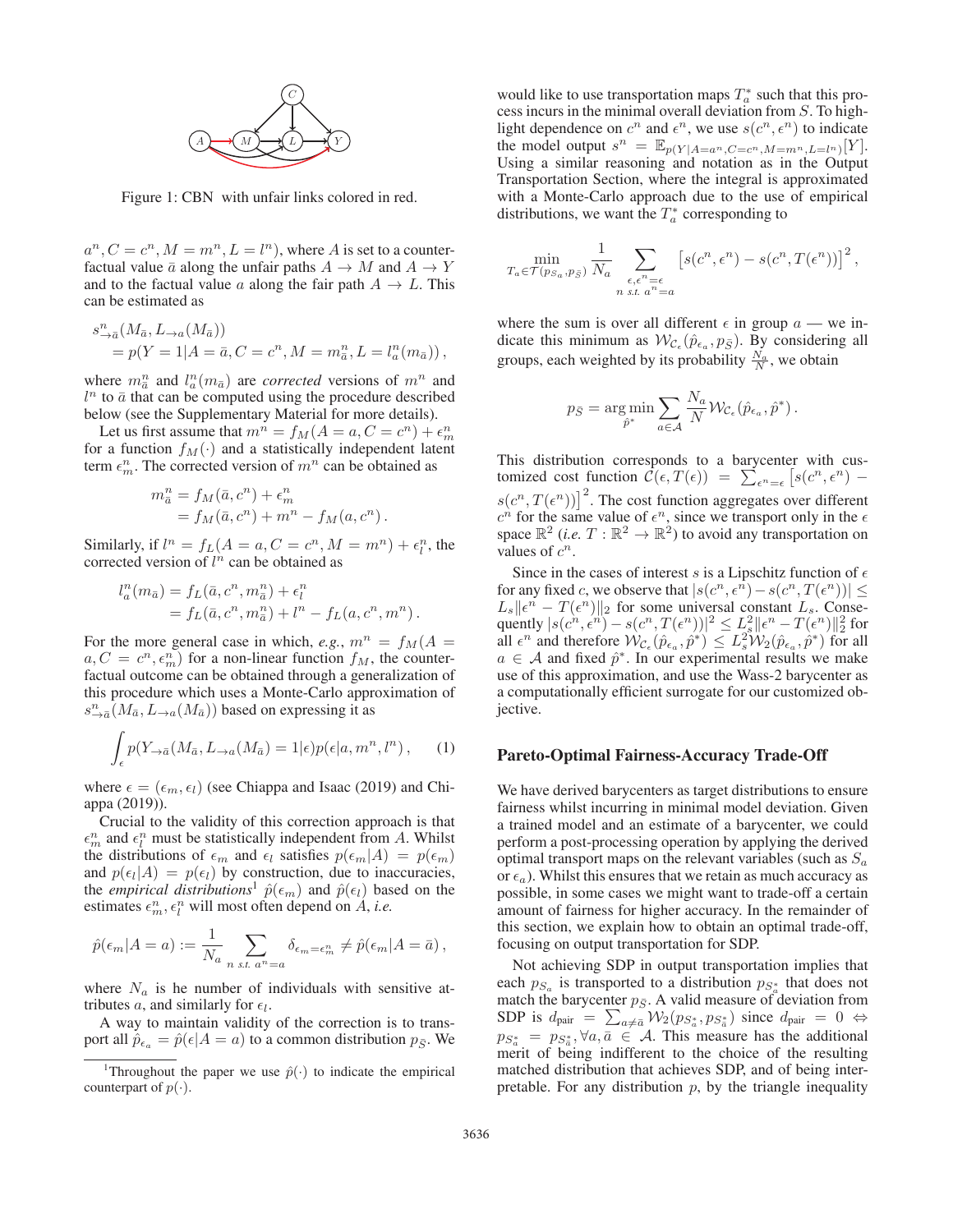and Young's inequality,

$$
d_{\text{pair}} \leq \sum_{a \neq \bar{a}} \left( \sqrt{\mathcal{W}_2(p_{S_a^*}, p)} + \sqrt{\mathcal{W}_2(p, p_{S_a^*})} \right)^2
$$
  

$$
\leq \sum_{a \neq \bar{a}} 2 \left( \mathcal{W}_2(p_{S_a^*}, p) + \mathcal{W}_2(p, p_{S_a^*}) \right)
$$
  

$$
= 4(|\mathcal{A}| - 1) \sum_{a \in \mathcal{A}} \mathcal{W}_2(p_{S_a^*}, p).
$$

By the definition of the barycenter  $p_{\bar{S}}$ , this upper bound reaches its minimum when  $p = p_{\bar{S}}$ . We call this tightest upper bound pseudo- $d_{\text{pair}}$  and use it to derive optimal trade-off solutions.

For any  $r \in \mathbb{R}_+$ , we say that pseudo- $d_{\text{pair}}$  satisfies the r*-fairness* constraint when it is smaller than r. To reach optimal trade-offs, we are interested in transporting  $p_{S_a}$  to  $p_{S_a^*}$ under the r*-fairness* constraint while minimizing the model deviation from  $S$ ,  $\min_{p_{s_a}^*} \sum_{a \in A} p_a \mathcal{W}_2(p_{s_a}, p_{s_a^*})$  (following the same derivation as in the Output Transportation Section). Assuming disjoint groups, we can optimize each group transportation in turn independently. The r-fairness constraint on a single group a becomes  $\mathcal{W}_2(p_{S_a^*}, p_{\bar{S}}) \le r' - d'$ ,<br>where  $r' = r/(4|A| - 4)$  and  $d' = \sum_{y} \mathcal{W}_2(p_{S_a^*}, p_{\bar{S}})$ where  $r' = r/(4|\mathcal{A}|-4)$  and  $d' = \sum_{\bar{a} \in \mathcal{A}\setminus\{a\}} \hat{W}_2(p_{\mathcal{S}_{\bar{a}}^*,p_{\bar{S}}}).$ Satisfying this constraint corresponds to transporting  $p_{S_a}$  to the ball with center  $p_{\bar{S}}$  and radius  $r' - d'$  in the Wass-2 metric space. To achieve the optimal trade-off, we need to transport  $p_{S_a}$  to a destination  $p_{S_a^*}$  with minimal  $\mathcal{W}_2(p_{S_a}, p_{S_a^*})$ . Thus we want we want

$$
p_{S_a^*} = \operatorname*{arg\,min}_{p^* \text{ s.t. } \mathcal{W}_2(p^*, p_{\bar{S}}) \le r' - d'} p_a \mathcal{W}_2(p_{S_a}, p^*)
$$
  
= 
$$
\operatorname*{arg\,min}_{p^* \text{ s.t. } \mathcal{W}_2(p^*, p_{\bar{S}}) \le r' - d'} \mathcal{W}_2(p_{S_a}, p^*)
$$

since  $p_a$  is constant with respect to  $p^*$ . As  $\mathcal{W}_2(p_{S_a}, p^*) \geq$  $(\sqrt{W_2(p_{S_a}, p_{\bar{S}})} - \sqrt{W_2(p^*, p_{\bar{S}})})^2$  by triangle inequality,<br>  $W_2(p_{S_a}, p^*)$  reaches its minimum if and only if  $n^*$  lies on a  $W_2(p_{S_a}, p^*)$  reaches its minimum if and only if  $p^*$  lies on a shortest path between  $p_{S_a}$  and  $p_{\bar{S}}$ . Therefore it is optimal to transport  $p_{S_a}$  along any shortest path between itself and  $p_{\bar{S}}$ in the Wass-2 metric space.

Notice that, as the argument above only relies on  $\mathcal{W}_2$  being the square of a distance, the same conclusion applies to any  $W_{\mathcal{C}}$  that is a square of a distance metric.

### Methods

In this section, we introduce specific methods for implementing the fairness approach described above.

**Geodesic Method.** For the case of univariate Wass- $p$  distances, we are able to propose a simple post-processing method that achieves a Pareto-optimal trade-off between accuracy and SDP by transporting  $p_{S_a}$  along any shortest path to  $p_{\bar{S}}$  based on geodesics.

Geodesic: *A curve*  $\psi$  :  $I \rightarrow \Omega$  *from an interval I of the real numbers to a metric space*  $\Omega$  *equipped with metric* D *is a geodesic iff there exist*  $v \geq 0$  *such that for* <sup>∀</sup><sup>t</sup> <sup>∈</sup> <sup>I</sup>*, there exists a neighborhood* (t−, t<sup>+</sup>) *of* <sup>t</sup> *such that*

## Algorithm 1 Wass- $p$  Geodesic

**Input:** Dataset  $\mathcal{D} = \{(a^n, x^n, y^n)\}_{n=1}^N$ , number of bins <br>B. model outputs  $\{s^n\}$ , trade-off parameter t. B, model outputs  $\{s^n\}$ , trade-off parameter t. Compute group datasets  $\{\mathcal{D}_a\}$  and barycenter dataset  $\bar{\mathcal{D}}$ .

Define the *i*-th quantile of  $\mathcal{D}_a$ , as

$$
q_{\mathcal{D}_a}(i) := \sup \left\{ s : \frac{1}{N_a} \sum_{n \text{ s.t. } a^n = a} \mathbb{1}_{s^n \le s} \le \frac{i-1}{B} \right\},\
$$

and its inverse as  $q_{D_a}^{-1}(s) := \sup\{i \in [B] : q_{D_a}(i) \leq s\}.$ <br>Dafter  $s^{-1}(s) : (1, t)_{s^{-1}(s)} : t^{-1}(s)$  is in substituting. Define  $q_{\mathcal{D}_{a,t}}^{-1}(s) := (1-t)q_{\mathcal{D}_a}^{-1}(s) + t q_{\mathcal{D}}^{-1}(s)$ giving

$$
q_{\mathcal{D}_{a,t}}(i) = \sup\{s \in [0,1] : (1-t)q_{\mathcal{D}_a}^{-1}(s) + t q_{\overline{\mathcal{D}}}^{-1}(s) \leq i\}.
$$

**Return:** 
$$
\{q_{\mathcal{D}_{a,t}}(q_{\mathcal{D}_{a}}^{-1}(s^n))\}
$$
.

 $D(\psi(t_1), \psi(t_2)) = v|t_1 - t_2|$  *for any*  $t_1, t_2 \in (t_-, t_+).$ A geodesic curve in  $\Omega$  is therefore everywhere locally a distance minimizer.

Let the Wass-p space  $\mathcal{P}_p(\mathbb{R})$  be defined as the space of all pdfs  $p(\cdot)$  on the metric space R with finite<sup>2</sup> absolute p-th moments, *i.e.*  $\mathbb{E}_{p(s_1)}[|s_1 - s_0|^p] < \infty$  for  $\forall s_0 \in \mathbb{R}$ , equipped with the Wass-*n* metric As  $\mathbb{R}$  is a geodesic space *i.e.* there with the Wass- $p$  metric. As  $\mathbb R$  is a geodesic space, *i.e.* there exists a geodesic between every pair of points in that space, then so is  $P_p(\mathbb{R})$  (Lisini 2007). Whilst geodesics are only locally shortest paths, shortest paths are always geodesics if they exist. In the case of  $\mathcal{P}_p(\mathbb{R})$ , the geodesic between  $p_{S_a}$ and  $p_{\bar{S}}$  is unique and can be parametrized by

$$
P_{S_a,t}^{-1} = (1-t)P_{S_a}^{-1} + tP_{\bar{S}}^{-1}, \quad t \in [0,1],
$$

where  $P_{S_a}$  and  $P_{\bar{S}}$  are the cumulative distribution functions of  $S_a$  and S (Peyré and Cuturi 2019). This geodesic, by its uniqueness, is therefore the shortest path.

An implementation of this method is described in Algorithm 1, where  $\mathcal{D}_a = \{(a^n, x^n, y^n) \in \mathcal{D} \text{ s.t. } a^n = a\}$  denotes the subset of  $D$  corresponding to the group of  $N_a$  individuals with sensitive attributes  $a$ . The parameter  $t$  controls the level to which  $p_{S_a}$  is moved toward the barycenter  $p_{\bar{S}_2}$ , with  $t = 1$  corresponding to total matching.

Penalty Method. In the multivariate case and arbitrary  $W_c$ , the analytical geodesic computations are not feasible. When  $X$  and  $Y$  are discrete sets of cardinality n and m (as in our empirical approximation of pdfs), the optimal coupling  $\gamma^*$  can be identified with a  $m \times n$  doubly stochastic matrix whose marginals agree with  $p<sub>X</sub>$  and  $p<sub>Y</sub>$ . The optimal coupling  $\gamma^*$  and  $W_c$  can obtained via the following linear program:

$$
\min \mathbb{E}_{\gamma(X,Y)} \left[ \mathcal{C}(X,Y) \right], \text{ s.t. } \mathbf{1}_m^\top \gamma = p_Y, \gamma \mathbf{1}_n = p_X, (2)
$$

where  $\mathbf{1}_m \in \mathbb{R}^m$  and  $\mathbf{1}_n \in \mathbb{R}^n$  are all-ones vectors. If  $m, n$  are large, solving (2) can be computationally expensive. This issue can be addressed by regularizing (2) by an

<sup>&</sup>lt;sup>2</sup>This condition is satisfied as we use empirical approximations to pdfs.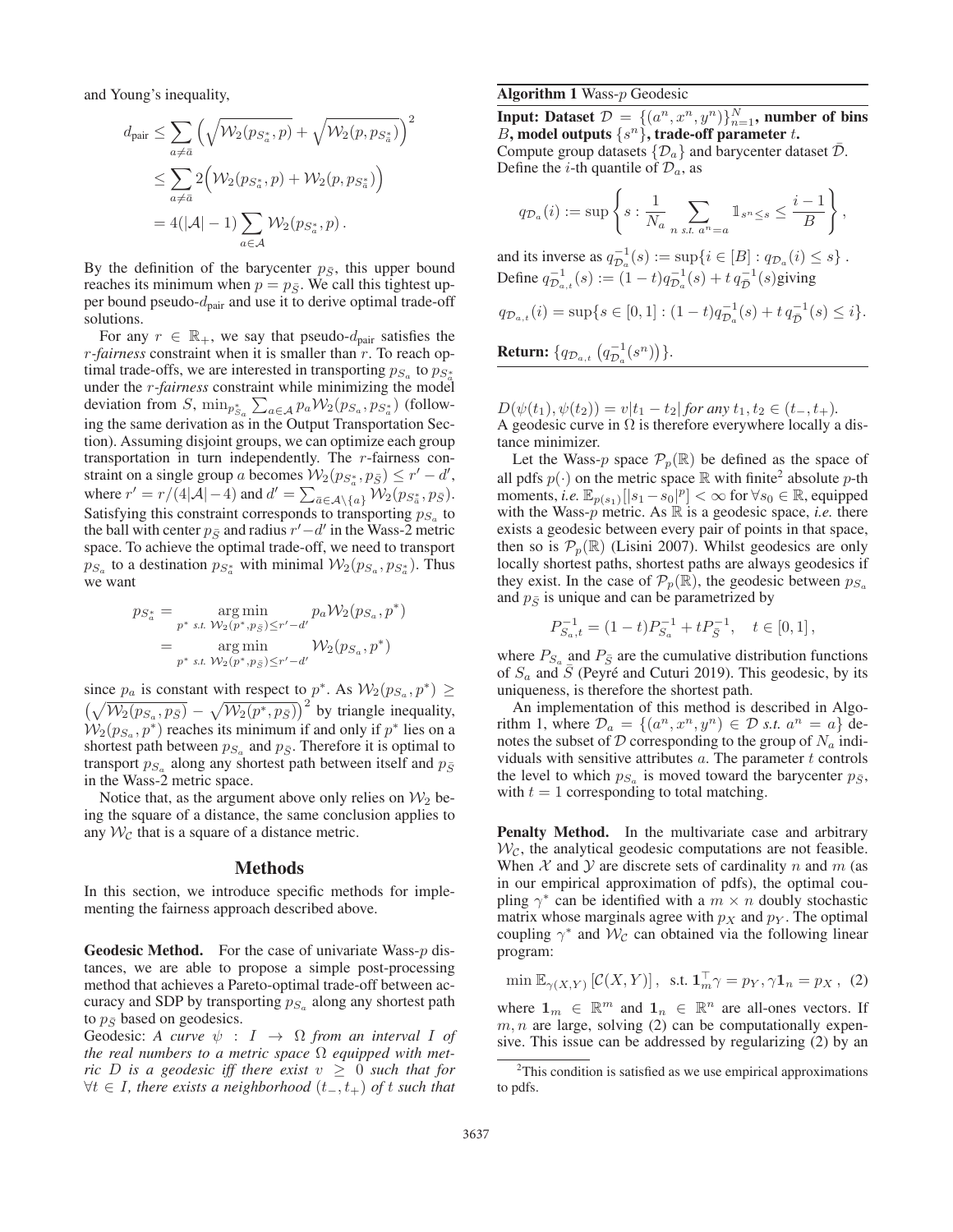|                     | NLSY                    |       |        |                        |  |
|---------------------|-------------------------|-------|--------|------------------------|--|
|                     | <b>MSE</b>              | Corr  | nWass2 | $\overline{\text{KS}}$ |  |
| Unconstrained       | 1.210                   | 1.048 | 4.870  | 1.989                  |  |
| <b>Corr Penalty</b> | 1.726                   | 0.027 | 0.052  | 0.327                  |  |
| Corr Lag            | 1.756                   | 0.114 | 0.127  | 0.541                  |  |
| GF Lag              | 2.183                   | 0.462 | 0.771  | 0.868                  |  |
| <b>MMD</b> Penalty  | 1.422                   | 0.089 | 0.109  | 0.381                  |  |
| Wass-2 Geo $(t=1)$  | 1.374                   | 0.079 | 0.090  | 0.303                  |  |
| Wass-2 Penalty      | 1.407                   | 0.026 | 0.090  | 0.382                  |  |
|                     | C&C                     |       |        |                        |  |
|                     | <b>MSE</b>              | Corr  | nWass2 | $\overline{\text{KS}}$ |  |
| Unconstrained       | 0.020                   | 2.896 | 51.857 | 11.475                 |  |
| Corr Penalty        | 0.059                   | 0.257 | 2.775  | 2.802                  |  |
| Corr Lag            | 0.048                   | 0.518 | 5.330  | 3.608                  |  |
| GF Lag              | 0.053                   | 2.970 | 35.340 | 9.801                  |  |
| <b>MMD</b> Penalty  | 0.071                   | 0.211 | 0.554  | 1.881                  |  |
| Wass-2 Geo $(t=1)$  | 0.063                   | 0.129 | 0.902  | 1.820                  |  |
| Wass-2 Penalty      | 0.073                   | 0.187 | 0.525  | 1.832                  |  |
|                     | <b>LSAC</b>             |       |        |                        |  |
|                     | $\overline{\text{MSE}}$ | Corr  | nWass2 | $\overline{\text{KS}}$ |  |
| Unconstrained       | 0.059                   | 0.657 | 3.761  | 1.750                  |  |
| <b>Corr Penalty</b> | 0.335                   | 0.147 | 0.513  | 0.833                  |  |
| Corr Lag            | 1.104                   | 0.674 | 3.233  | 1.765                  |  |
| GF Lag              | 1.153                   | 0.092 | 0.382  | 0.861                  |  |
| <b>MMD</b> Penalty  | 0.215                   | 0.092 | 0.276  | 0.533                  |  |
| Wass-2 Geo $(t=1)$  | 0.211                   | 0.034 | 0.036  | 0.203                  |  |
| Wass-2 Penalty      | 0.202                   | 0.066 | 0.279  | 0.481                  |  |

Table 1: Output transportation results.

entropy term with regularization parameter  $\lambda$ . We denote the optimal coupling and corresponding expected cost as  $\gamma_{\lambda}^{*}$  and  $\mathcal{W}_C^{\lambda}(p_X, p_Y)$  respectively. Solving this regularized objective can be done efficiently via the Sinkhorn algorithm (Cuturi can be done efficiently via the Sinkhorn algorithm (Cuturi and Doucet 2014), which achieves a linear convergence rate (Altschuler, Weed, and Rigollet 2017).

The optimal coupling can be used to obtain an inprocessing method that achieves a Pareto-optimal trade-off between accuracy and fairness by approximating the shortest paths between  $p_{S_a}$  and  $p_{\bar{S}}$  with hyperparameter tuning of a gradient descent method. As discussed above, if the transportation cost gives rise to a distance squared, this procedure is valid (we argue that this is the case for  $\mathcal{W}_{\mathcal{C}_{\epsilon}}$  in the Supplementary Material).

For output transportation, we propose to penalize the baseline loss  $L(\theta)$  (*e.g.* the Mean Square Error (MSE) loss for regression problems) by enforcing the empirical group distributions  $\hat{p}_{S_a}$  to be close to the empirical barycenter  $\hat{p}_{\bar{S}}$ through the following weighted objective function:

$$
L_P(\theta) = \alpha L(\theta) + \beta \sum_{a \in A} \mathcal{W}_\mathcal{C}^\lambda(\hat{p}_{S_a}(\theta), \hat{p}_{\bar{S}}).
$$
 (3)

If  $p_X$  and  $p_Y$  are two distributions parametrized by  $\theta$ , the gradient of  $\mathcal{W}_C^{\lambda}(p_X, p_Y)$  with respect to  $\theta$ ,  $\nabla_{\theta} \mathcal{W}_C^{\lambda}(p_X, p_Y)$ ,



Figure 2: Histograms of the model outputs for two of the eight race groups for (left) Wass-2 Geo and (right) GF Lag.

can be computed via the chain rule

$$
\nabla_{\theta} \mathcal{W}^{\lambda}_{\mathcal{C}}(p_X, p_Y) = [\nabla_{\theta} \mathcal{C}] \cdot [\nabla_{\mathcal{C}} \mathcal{W}^{\lambda}_{\mathcal{C}}(p_X, p_Y)].
$$

The gradient of  $W_C^{\lambda}(p_X, p_Y)$  with respect to the cost C satisfies: isfies:

**Lemma 1.** *For any*  $\lambda \geq 0$ ,  $\nabla_C \mathcal{W}_C^{\lambda}(p_X, p_Y) = \gamma_{\lambda}^*$ .

*Proof.* The proof follows the same argument as in Theorem 3 of Arjovsky, Chintala, and Bottou (2017). As a function of C,  $W_c^{\lambda}$  is a pointwise minimum of linear functions. A standard result of convex optimization states that for any function  $f$  defined as the pointwise minimum of a set of convex functions  $\{f_i\}_{i\in I}$  for some possibly uncountable index set I (in other words, if for any x in the domain  $f(x) =$  $\min_{i \in I} f_i(x)$ , for example a set of linear functions as in the case of  $\mathcal{W}_c^{\lambda}$ , the subgradient at any point x contains the subgradient set of the function achieving the argmin. In other words, if  $i^* = \arg \min_{i \in I} f_i(x)$ , then  $\partial f(x) \subseteq \partial f_{i^*}(x)$ .<br>In the case of differentiable functions this is equivalent to In the case of differentiable functions, this is equivalent to  $\nabla f(x) = \nabla f_*(x)$ . As a consequence of this result, it immediately follows that  $\nabla_c \mathcal{W}_c^{\lambda}(p_X, p_Y) = \gamma^*$  as desired. diately follows that  $\nabla_c W_c^{\lambda}(p_X, p_Y) = \gamma_{\lambda}^*$  as desired.

We therefore obtain  $\nabla_{\theta} \mathcal{W}_C^{\lambda}(p_X, p_Y) = [\nabla_{\theta} \mathcal{C}] \cdot \gamma_{\lambda}^*$ , which n be written as the expectation can be written as the expectation

$$
\nabla_{\theta} \mathcal{W}^{\lambda}_{\mathcal{C}}(p_X, p_Y) = \mathbb{E}_{(x,y)\sim \gamma^*_{\lambda}} \left[ \nabla_{\theta} \mathcal{C}(x,y) \right].
$$

Thus  $\nabla_{\theta} \mathcal{W}_{\mathcal{C}}^{\lambda}(\hat{p}_{S_a}(\theta), \hat{p}_{\bar{S}}) = \mathbb{E}_{(x,y)\sim \gamma^*_{\hat{p}_{S_a}(\theta), \hat{p}_{\bar{S}}}} [\nabla_{\theta} \mathcal{C}(x, y)].$ <br>For input transportation, in the additive  $\epsilon$  scenario

we can replace  $\sum_{a \in A} W_{\alpha}^{\lambda}(\hat{p}_{S_a}(\theta), \hat{p}_{\overline{S}})$  in Eq. (3) with  $\sum_{a \in A} \mathcal{W}_{c_{\epsilon}}^{\lambda}(\hat{p}_{\epsilon_a}(\theta), \hat{p}_{\overline{S}})$ . In most cases, learning the model parameters through this penalty term could however not be parameters through this penalty term could however not be sufficient to impose independence of  $\epsilon$  on A. In such cases, a parametrized function for  $\epsilon$  can be learned. An alternative, more sound approach, is to use a latent variable approach as in Chiappa (2019).

#### Experiments

We evaluated our approach on the National Longitudinal Survey of Youth (NLSY) 1979 regression dataset, on the UCI Communities & Crime (C&C) (Lichman 2013) regression dataset, on the Law School Admission Council (LSAC) regression dataset, and on the UCI Adult binary classification dataset. As sensitive attributes, for the NLSY dataset we considered age (binned into the two categories of under and over 18 years old) and binary gender (female and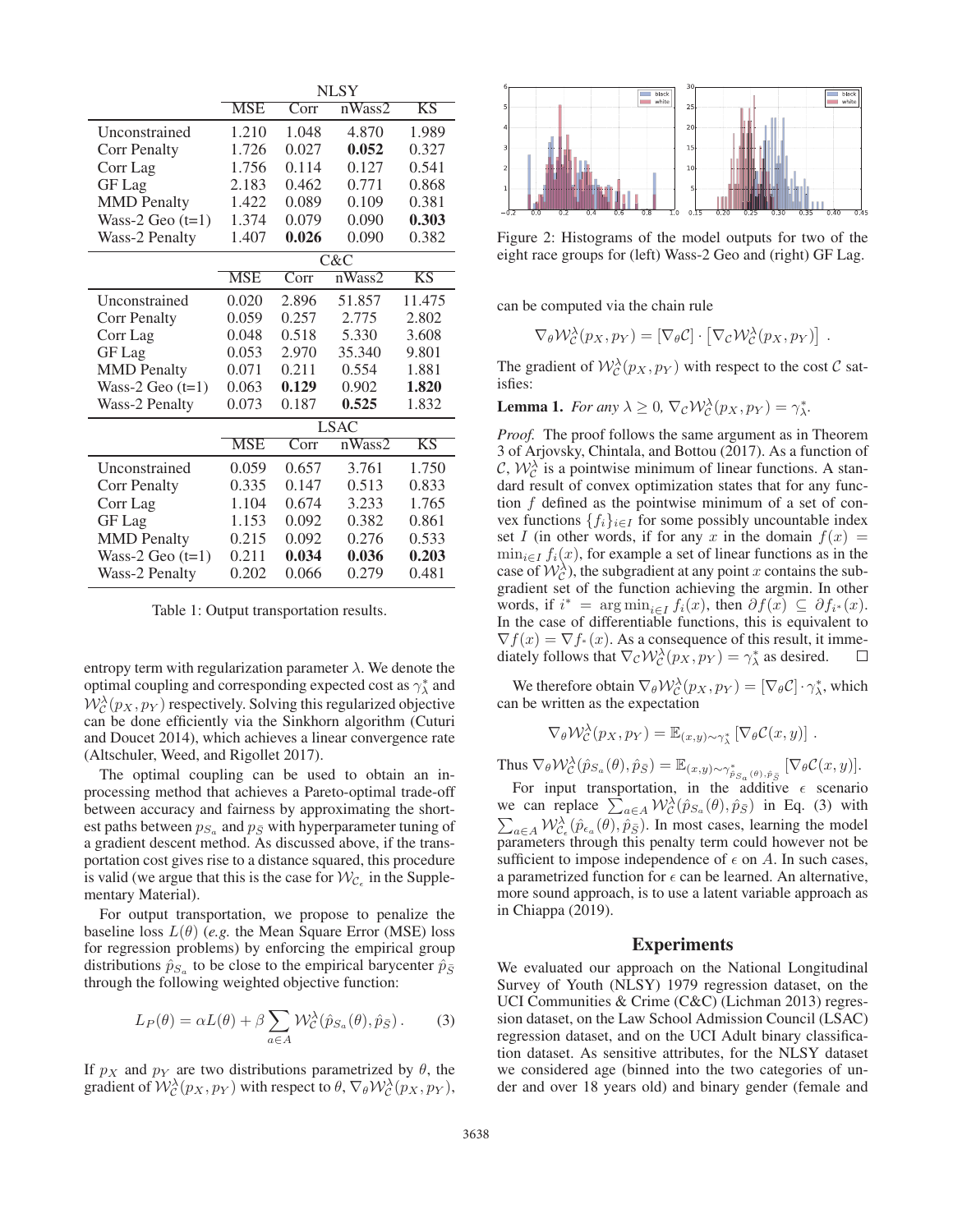male), obtaining four groups. For the C&C dataset, we considered race (white, black, asian and hispanic), thresholded at the median, obtaining eight groups. For the LSAC dataset, we considered race (white and non-white) and binary gender, obtaining four groups. For the Adult dataset, we considered binary gender, obtaining two groups. Details about the datasets and the experiments are given in the Supplementary Material.

As the baseline objective, we used maximum loglikelihood  $\mathcal{L}(\theta) = \log \prod_{n=1}^{N} p(y^n | a^n, x^n; \theta)$ , obtaining the MSE loss  $L(\theta) = \frac{1}{N} \sum_{n=1}^{N} (y^n - s^n)^2$  for regression (as-<br>suming  $n(Y|a^n, x^n; \theta) = N(s^n, 1)$ ) and the logistic loss suming  $p(Y | a^n, x^n; \theta) = N(s^n, 1)$ , and the logistic loss  $I(\theta) = \frac{1}{N} \sum_{n=1}^{N} \frac{a_n}{\log(a_n)} + \frac{1}{N} \frac{a_n}{\log(1-a_n)} \frac{a_n}{\log(1-a_n)}$  $L(\theta) = -\frac{1}{N} \sum_{n=1}^{N} y^n \log(s^n) + (1 - y^n) \log(1 - s^n)$  where<br>  $s^n = p(Y = 1 | a^n, x^n; \theta)$  for classification. For PSCF,  $\mathcal{L}(\theta)$  was adjusted to enable learning the conditional distributions was adjusted to enable learning the conditional distributions of the CBN.

## SDP through Output Transportation

We evaluated the output transportation approach for strong demographic parity on the the regression datasets. Table 1 shows test performance for  $s^n = \theta^{\top}(x^n, a^n, 1)$ (similar results were obtained with nonlinear models). More specifically, we compare Wass-2 Geo (Algorithm 1 with  $t = 1$ ) and Wass-2 Penalty (Eq. (3) with  $L_P = \alpha L + \beta \sum_a \mathcal{W}_2(\hat{p}_{S_a}, \hat{p}_{\bar{S}})$  with the following methods: methods:

Unconstrained: Loss L only.

**Corr Penalty:**  $L_P = L + \beta L_C$  where  $L_C$  is the squared correlation between sensitive attributes and predictions.

**Corr Lag:** Regression with constraint on  $L<sub>C</sub>$  enforced using Lagrange multipliers.

GF Lag: Group fairness method of Berk et al. (2017) with constraint enforced using Lagrange multipliers.

**MMD Penalty:**  $L_P = \alpha L + \beta \sum_a L_M(\hat{p}_{S_a}, \hat{p}_S)$  where  $L_M(\hat{p}_{S_a}, \hat{p}_S)$  is the maximum mean discrepancy (MMD)  $L_M(\hat{p}_{S_a}, \hat{p}_S)$  is the maximum mean discrepancy (MMD) (Gretton et al. 2012) between the empirical distribution of the model output for group  $\alpha$  and that for the full dataset.

As evaluation metrics we used:

**Corr:**  $\sum_{a \in \mathcal{A}} \left| \frac{\text{cov}(S, \mathbb{1}_{A=a})}{\sigma(S)\sigma(\mathbb{1}_{A=a})} \right|$ , where  $\mathbb{1}_{A=a}$  indicates a random variable taking values  $\mathbb{1}_{a^n=a}$  and  $\sigma(\cdot)$  standard deviation.

**nWass2:** 
$$
\frac{1}{2} \sum_{\substack{a,\bar{a} \in \mathcal{A} \\ \text{s.t. } a \neq \bar{a}}} \frac{\mathcal{W}_2(\hat{p}_{S_a}, \hat{p}_{S_{\bar{a}}})}{\sigma(S_a)\sigma(S_{\bar{a}})}.
$$

**KS:**  $\frac{1}{2} \sum_{\substack{a,\bar{a} \in A \\ s.t. \ a \neq \bar{a}}} \chi_{a\bar{a}}$ , where  $\chi_{a\bar{a}} = \sup_{\tau \in [0,1]} |\hat{P}_{S_a}(\tau) \hat{P}_{S_{\bar{a}}}(\tau)$ , and  $\hat{P}_{S_a}$  and  $\hat{P}_{S_{\bar{a}}}$  are the empirical cumula-

tive distribution functions for groups  $a$  and  $\bar{a}$  respectively (Kolmogorov-Smirnov statistics).

We tuned the hyperparameters to minimize nWass2. Overall, our methods reach higher fairness with lower loss in accuracy. The particularly low fairness of GF Lag on C&C is due to shrinking of the distributions. In Fig. 2 we show the histograms of the model outputs for two of the eight race groups for (left) Wass-2 Geo and (right) GF Lag.



Figure 3: Pareto frontiers for Wass-2 Geo, Wass-2 Penalty and MMD Penalty.

|                                           | $PSCF - Adult$ |        |       |  |
|-------------------------------------------|----------------|--------|-------|--|
|                                           | $Err-0.5$      | nWass2 | ΚS    |  |
| Unconstrained                             | 0.183          | N/A    | N/A   |  |
| <b>PSCC</b>                               | 0.195          | 0.977  | 0.968 |  |
| PSCC $W_{\mathcal{C}_{\epsilon}}$ Penalty | 0.206          | 0.620  | 0.462 |  |

Table 2: Input transportation results.

To compare performance on fairness vs accuracy tradeoff, in Fig. 3 we plot the Pareto frontiers for Wass-2 Geo, Wass-2 Penalty and MMD Penalty, using nWass2 and MSE. The geodesic trade-off curve is computed by setting  $t =$  $[0, 0.1, 0.2, \ldots, 1]$ . For Wass-2 and MMD Penalty, each datapoint is computed by fixing the trade-off parameter  $\eta$  =  $log(\alpha/\beta)$  and averaging the nWass2 and MSE results over all other hyperparameters swept. Each datapoint thus reflects average performance at a trade-off point controlled by  $\eta$ . On all datasets, the Wass-2 Penalty Pareto frontier lies on or inside the MMD Penalty Pareto frontier, demonstrating that Wass-2 Penalty achieves a more optimal trade-off than MMD Penalty, and is close to the analytically-optimal geodesic trade-off curve. In addition, MMD Penalty produces a wider spread of MSE while achieving similar fairness levels, indicating higher sensitivity to hyperparameters. Similar conclusions hold for KS/MSE and Corr/MSE tradeoffs.

#### PSCF through Input Transportation

We evaluated the input transportation approach for pathspecific counterfactual fairness on the UCI Adult dataset.

We assumed the same CBN of Fig. 1, with A correspond-